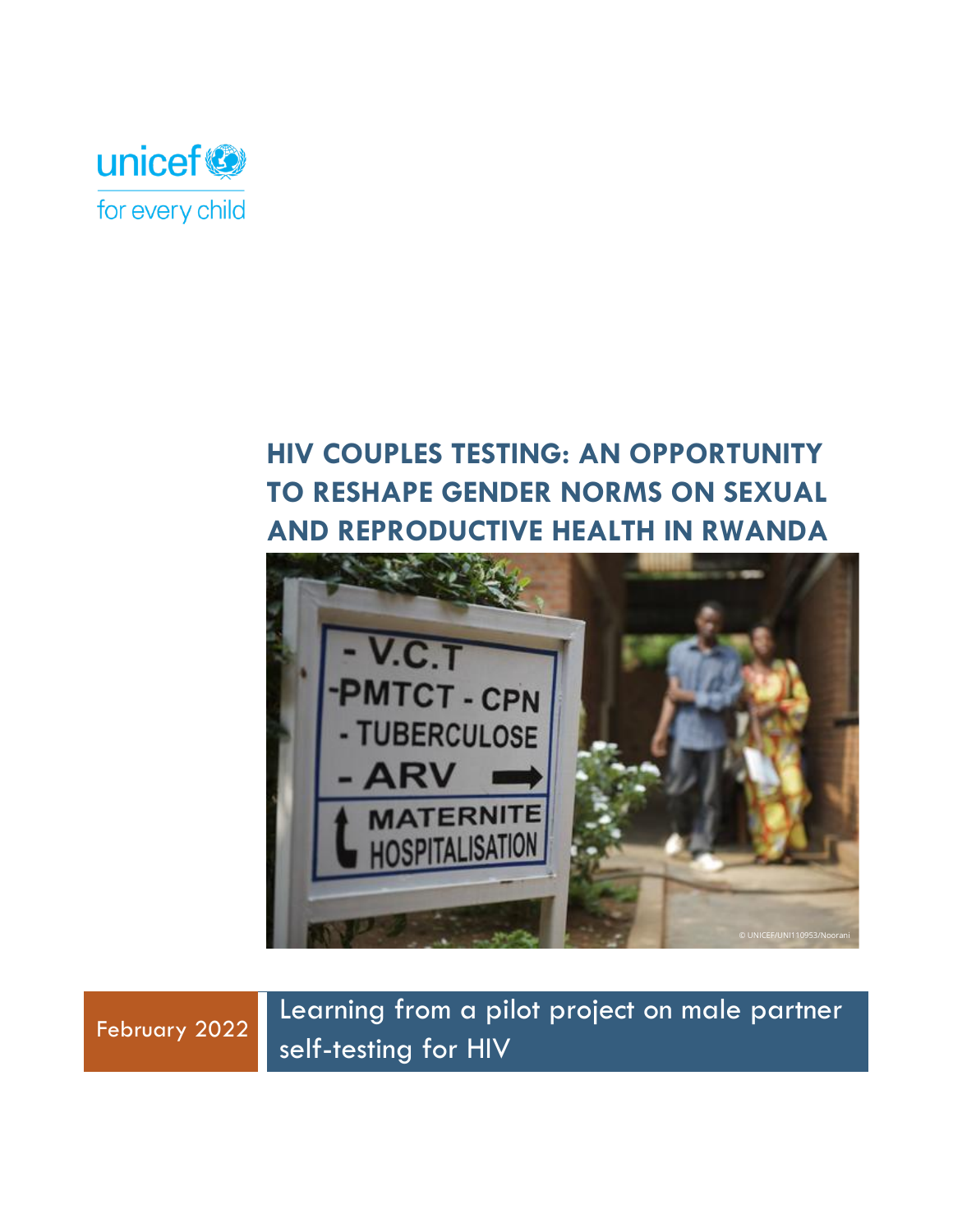## **Introduction**

Traditional norms around masculinity can impede communications about health between partners, affect men's health behavior, whether seeking health services or engaging in high-risk sexual activity, and impact health outcomes for men, women, and children. Delivering sexual and reproductive health (SRH) and HIV information and services that are responsive to men's needs has the potential to strengthen the role of men as equal partners in SRH/HIV, empower men to be active users of SRH/HIV services, and create an enabling environment for the development of new gender norms that extend beyond health.

Men living with HIV are less likely than women to know their HIV status, adhere to treatment and be virally suppressed<sup>1</sup>. Part of this disparity is due to the success of prevention of mother-to-child transmission programmes and tailored interventions that reach women of childbearing age through SRH, HIV and maternal/newborn health platforms. However, other factors are due to gaps in men's SRH/HIV literacy, men's experiences with health services, and the social determinants of men's SRH practices. Global SRH/HIV programmes have recognized that 'men are missing' from many SRH/HIV services<sup>2</sup> and increasingly efforts have focused on finding men and providing client-centered services. In addition, as countries aim to eliminate vertical transmission of HIV, men's knowledge of their HIV status is a critical part of preventing new infections or re-infection during pregnancy and breastfeeding. HIV testing in antenatal care (ANC) and at home through HIV self-testing kits are easy, acceptable, affordable ways to reach men who are at risk of HIV but are not attending conventional HIV testing services.

### **Project implementation**

From June 2019 to March 2020, UNICEF and the Rwanda Biomedical Center piloted an innovative project designed to increase HIV testing among hard-to-reach male partners of pregnant women attending ANC clinics at six health facilities. Health workers received training, supervision and mentorship to provide enhanced counselling and HIV testing for couples as a routine part of ANC and to support at-home HIV self-testing. Health workers issued invitations to men to accompany their partners to ANC where they were offered HIV testing and counselling. If the man had still not joined his partner after two ANC visits, the pregnant woman was provided with an HIV self-test kit for the man to use at home. At the end of the project, focus group discussions were held with pregnant women, male partners and health workers to better understand the motivators and barriers to male partner HIV testing.

#### **Results**

During the project period, average partner testing in the six sites increased from 69 per cent to 85.5 per cent. Partner testing was 69 per cent (N=4776) on the first ANC visit, and 12.5 per cent (N=860) on the second ANC visit, while 4 per cent (N=274) used HIV self-testing. Sharing of test results between couples was nearly 100 per cent, with no reported or observed negative impact. Although domestic violence was low, it was not zero. Women whose partners did not attend ANC and who expressed fear of conflict were

<sup>1</sup> UNAIDS 2021 estimates<https://aidsinfo.unaids.org/>

<sup>2</sup> [https://www.unaids.org/en/resources/presscentre/featurestories/2022/january/20220124\\_missing-men-living-with-hiv](https://www.unaids.org/en/resources/presscentre/featurestories/2022/january/20220124_missing-men-living-with-hiv)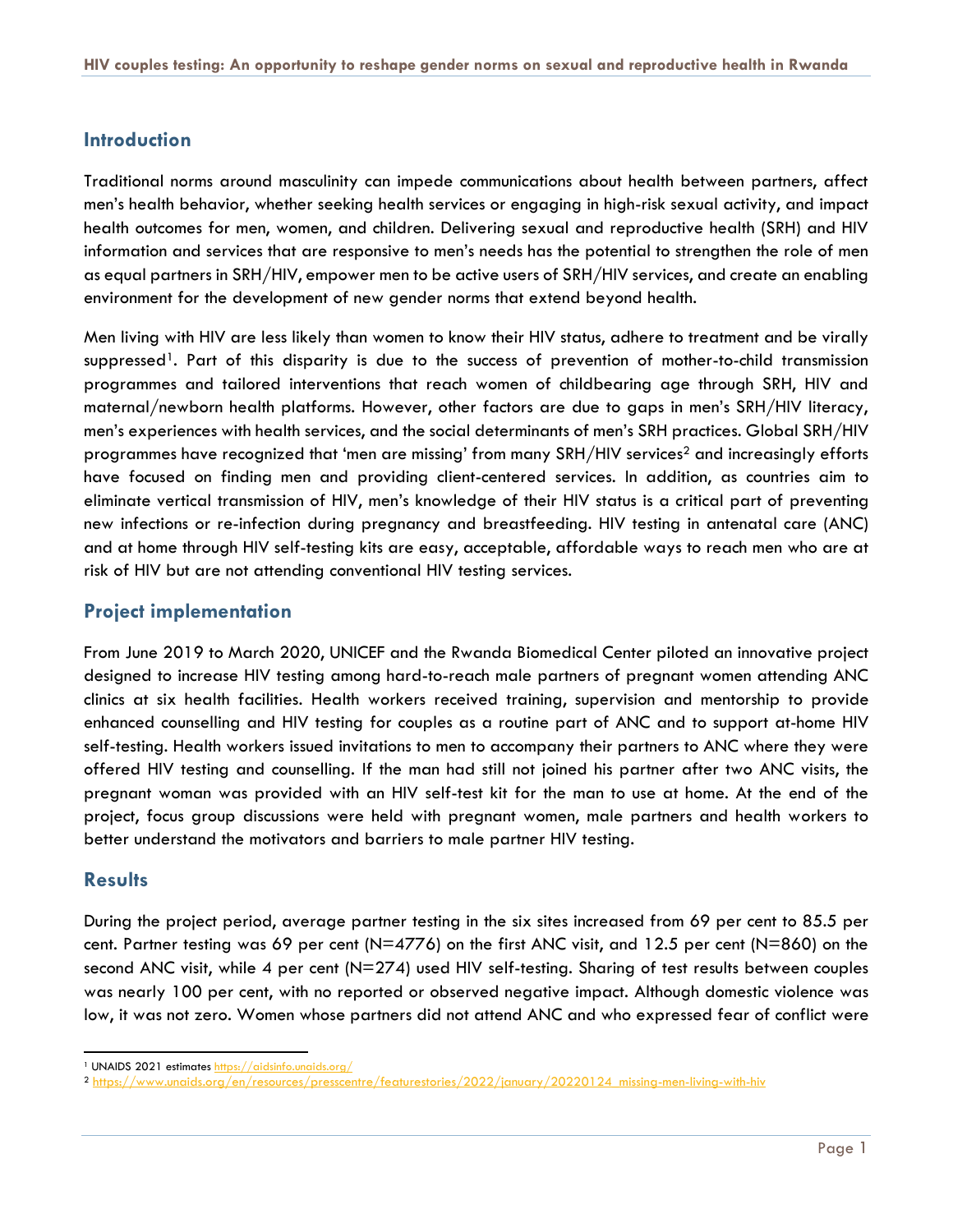not provided with HIV self-test kits to avoid unintended, harmful consequences. Male attendance at ANC or use of HIV self-test kits was least likely when the pregnancy was unintended, the pregnancy occurred while the woman was a minor, women were not in a permanent relationship, or the male partner was ill or living elsewhere (e.g., for work or in prison.) Only one male partner tested HIV positive and was subsequently initiated on treatment.

#### **Discussion**

Overall, the pilot project found that men value accessible, confidential, high-quality SRH/HIV information and services. During the focus group discussions, men noted that formal communication from the health facilities influenced their decision to accompany their partners to ANC. They appreciated that the invitations underscored the importance of knowing one's own HIV status as a way to contribute to the health of their unborn child.

*"When my wife asked me to go with her to the health clinic, I did not think it was so important. But when she handed over the invitation notes from the health clinic, I decided to give it consideration. I told myself that if the health clinic cares about my unborn child, why not me?" Male partner*

Whether receiving HIV testing during ANC visits or using the self-testing kits at home, men and women noted that couples testing could lead to changes in sexual behavior and better communication.

*"HIV self-testing helped to know my status in the presence of my wife. This boosted a level of trust between us and encouraged me to stop all risky sexual behaviors." Male partner*

However, men also acknowledged that, while a negative HIV test result might lead to less-risky sexual behavior, behaviors are slow to change.

Both men and women voiced concern that disclosure of results be mediated carefully, as a positive or discordant test result might trigger marital discord, rejection, or violence.

*"Since there is a risk of physical violence in case one partner becomes HIV positive, it is important for the nurse to be aware that the test is going to be sued and be ready to intervene in order to deal with potential disputes following the results." Male partner*

While there are numerous HIV testing options available to men, men appreciated the ease of receiving services through the ANC platform. Health workers also noted that ANC was an opportunity to provide a range of SRH information.